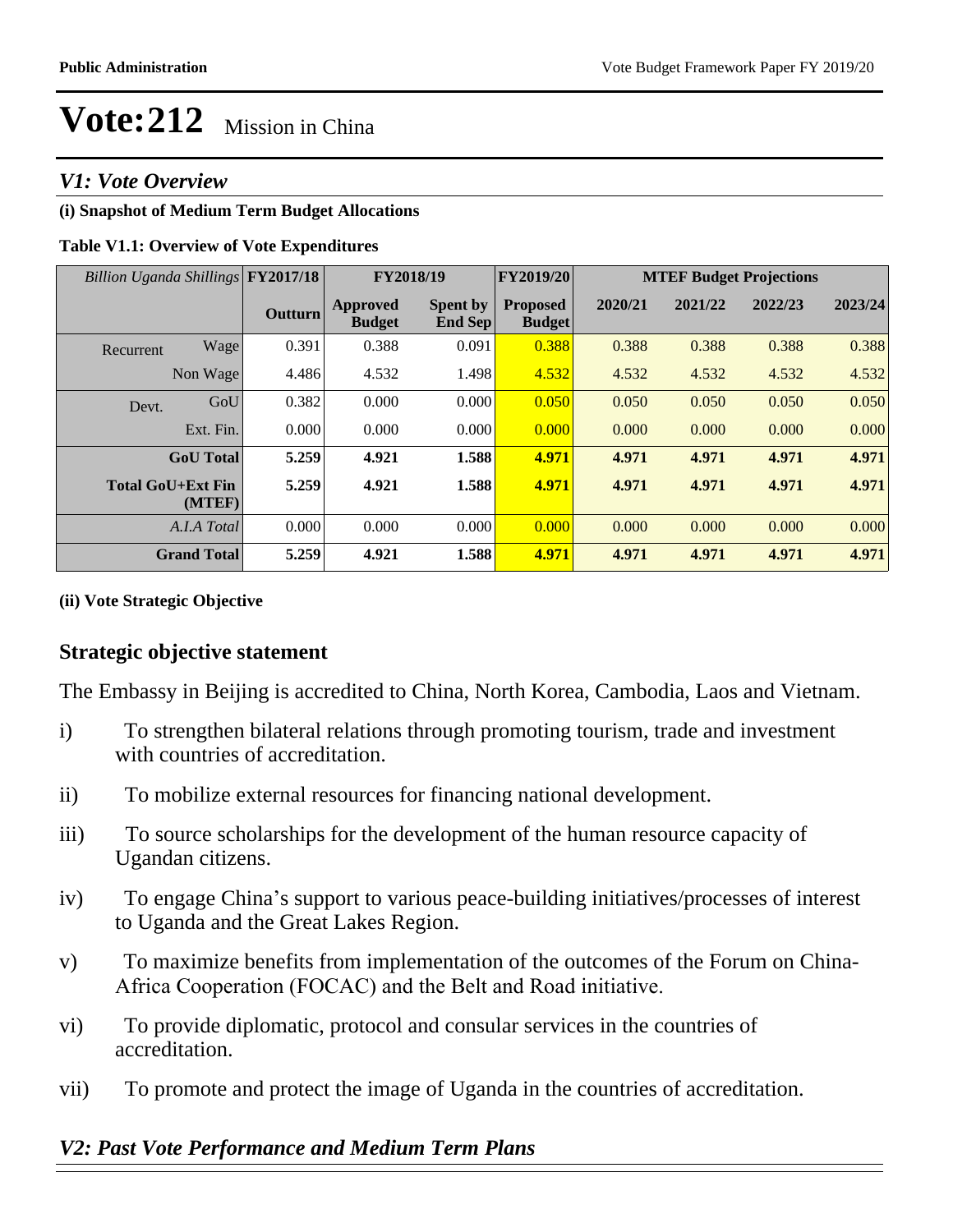#### **Performance for Previous Year FY 2017/18**

1. Coordinated and participated in the 2nd session of the Joint Commission on Trade, Economic, Investment and Technical Cooperation (JCTEIT) held in Beijing on 3rd November 2017.

2. Promoted economic cooperation with Hunan Province through organizing exchange visits at technical level to lay foundation for potential cooperation.

3. Coordinated participation of six coffee exporters in the International Coffee Congress and Beverages Expo held in Haikou, China on 1st -3rd December 2017.

4. Participated in the 4th Conference on China-Africa Agricultural Cooperation (CCAAC) held in Haikou, Hainan Province on 10th - 13th December 2017.

5. Organized investment promotion forums in Wenzhou and Yiwu city to attract enterprises from Zhejiang Province. conducted with a view of promoting the growth of the bamboo industry and technology transfer to Uganda.

6. Participated in investment promotion event in Shenyang on 30th March 2018 attended by over 200 enterprises from Liaoning Province. In partnership with Mr. Zhang Hao, Chairman of Zhang Group and Liao Shen Industrial park, the event raised awareness about the business environment and attracting enterprises from Liaoning Province to invest in Uganda.

7. Organized an investment promotion forum on 10th April 2018 in Chengdu, Sichuan Province. As an outcome, an agreed minute was signed with Chengdu municipality to provide a framework for economic cooperation including scholarships for Ugandan to train at Chengdu Polytechnic Vocational School as well promote partnership between Uganda Tourism Bureau and Chengdu Municipal tourism Bureau. The intensified cooperation also resulted in the signing of a MoU between KCCA and Chengdu in May 2018.

8. Participated in tourism promotion events including the Beijing cultural and tourism fair held from 11th -13th September 2017 and Guangdong International Tourism Fair held from 8th -10th September 2017.

9. Organized a familiarization trip for tour operators from China to create awareness of Uganda as a favorable travel destination.

10. Facilitated technology transfer through promoting partnerships between KPC Pharmaceutical Inc, a leading pharmaceutical company in Kunming, Yunnan Province with Joint Medical Stores (JMS).

11. Promoted partnership between LONGi New Energy Co. Ltd and Makerere University to produce solar powered irrigation pumps.

12. Carried out due diligence on China-High Tech Group Corporation (CHTC), a Chinese company identified to enter in to a prospective partnership with Kiira Motors Corporation (KMC) in developing Uganda's automotive industry.

13. Initiated and facilitated signing of an MoU on 6th March 2018 between Makerere University and Shijiazhuang Tiedao University. The relationship aims at promoting collaboration particularly staff and student exchanges, joint research, among others.

14. The Mission held meetings with financing institutions in China during the period under review including with EXIM Bank regarding financing of the Standard Gauge Railway (SGR) project and other lending institutions in China to capitalize Uganda Development Bank (UDB). Industrial and Commercial Bank of China (ICBC)-Hunan is considering to capitalize UDB with a 500m-1billion RMB line of credit subject to agreeing on terms.

15. The Embassy coordinated and facilitated visits of inbound and outbound high-level delegations during the period under review. These include; i) H.E. Wang Yang, Chairman of the National Committee of Chinese People's Political Consultative Conference (CPPCC), (13th-16th June 2018) ii) H.E. Xu Dazhe, Governor of Hunan Province, (20th-23rd June 2018)

iii) Hon. Okello Oryem, Minister of State for Foreign Affairs, (5th-8th) March 2018)

iv) Hon. Matia Kasaija, Minister of Finance, Planning and Economic Development, (31st October- 5th November 2017)

v) Rt. Hon. Rebecca Kadaga, Speaker of Parliament (21st -26th August 2017)

vi) Hon. Jeje Odongo, Minister of Internal Affairs (24th -26th September 2017)

vii) Hon. Persis Namuganza, Minister of State for Lands (25th July 2017)

viii) Hon. Mary Gorreti Kitutu Kimono, Mnister of State, Ministry of Water and Environment (25th-27th June 2018)

ix) Amb. Patrick Mugoya , Permanent Secretary, Ministry of Foreign Affairs( 6th -8th July 2017)

Other delegations included the Parliamentary Committee on Foreign Affairs led by Hon. Okori-Moe Janet Grace Akech(5th-6th March 2018), benchmarking of the youth service schemes in China led by Hon. Waira Majegere (23rd-27th October 2017) . The above visits contributed to strengthening the bilateral relations and reaffirming commitment of the Uganda government to further promoting cooperation in different areas. 16. Provided consular services to Ugandan citizens including visits to prisons institutions.

17. There is an increasing numbers of Ugandans travelling to pursue education in China.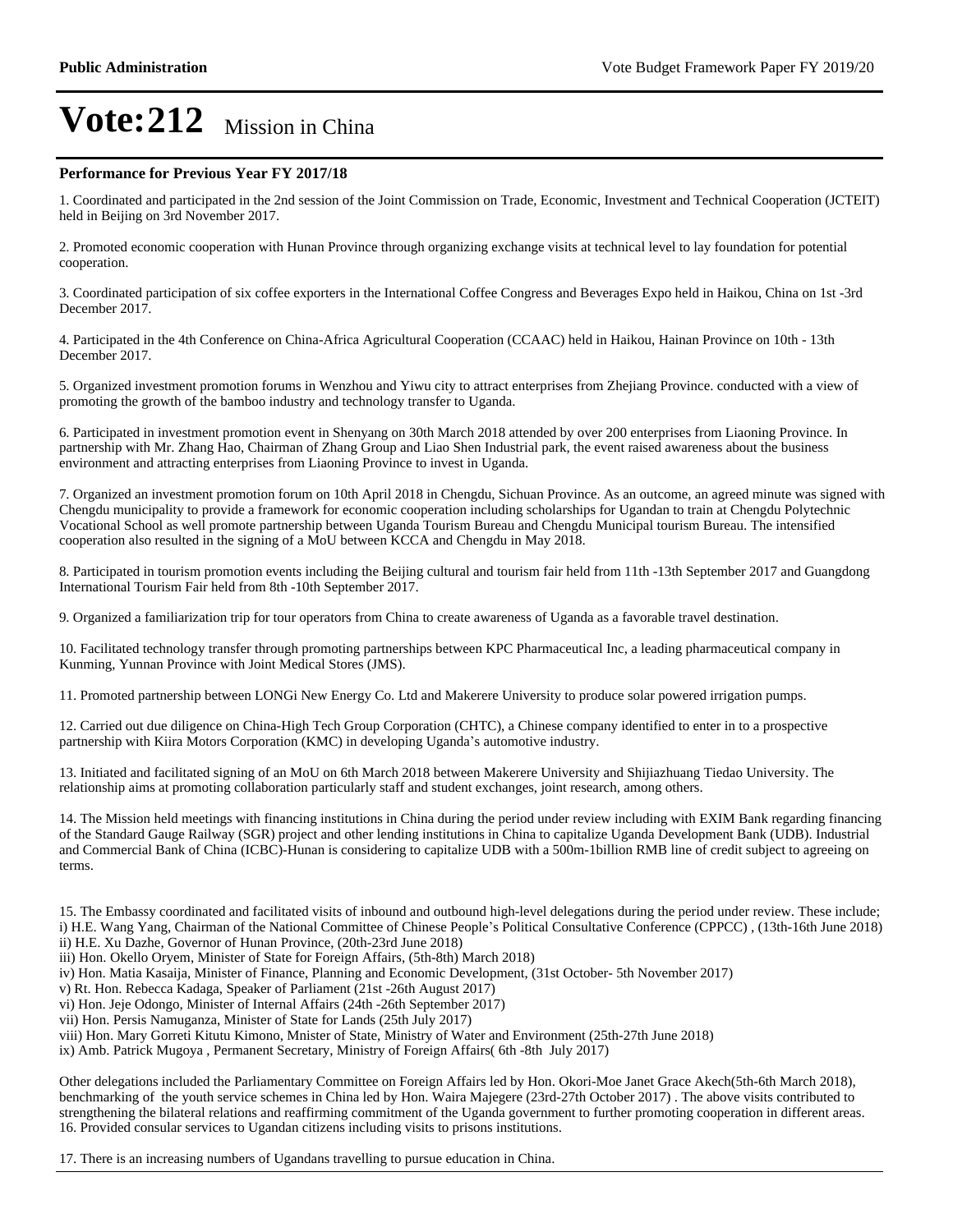18. Organized the inaugural conference of Ugandans in China on 8th -10th December 2017.

19. Organized a workshop on 31st May 2018 focused on promotion of Uganda's exports to China..

20. Organized a reception in Beijing on 9th October 2017 to commemorate the 55th Independence anniversary.

21. During the review period, Phase I renovation works of the Official Residence and Chancery were completed, office and other essential equipment were procured to enhance the capacity of the Residence to host official functions.

#### **Performance as of BFP FY 2018/19 (Performance as of BFP)**

1. Organized trade and investment prospecting missions to Uganda from 10th-23rd August 2018 to attract potential Chinese investments. The outcomes included commitments by enterprises from Hunan Province particularly development of Hunan-Uganda industrial park by Liuyang National Economic Development Zone.

2. Facilitated an exploratory mission to Uganda in August 2018 by Hainan Qinfu Co. Ltd to explore investment in the aquaculture sector. An agreed minute was signed on 10th September 2018 to actualize the commitment to invest US \$ 300m in establishment of aquaculture industry park project.

3. Organized an agricultural seminar in Uganda on 14th August 2018 facilitated by Prof. Yang Yi, Director General of Foreign Economic cooperation Centre (FECC) to share China's experiences in agriculture planning and modernization of the agricultural sector. As an outcome, the Ministry of Agriculture will deepen collaboration with FECC to carry out all-round exchanges and cooperation in agriculture, particularly in development of agricultural industrial parks.

4. Facilitated exploratory mission of Yiyang Jingcan Technology & Development Co. from Hunan Province to promote investment and technology transfer in biomass energy.

5. Participated in the 17th Western China International Fair held in Chengdu, Sichuan Province from 20th-23rd September 2018. High-level meetings were held with the provincial leaders to lay the foundation for signing MoU for cooperation in tourism sector. In addition, agricultural products such as coffee, cocoa, red pepper were exhibited to showcase the country's potential in the agricultural sector.

6. Coordinated and facilitated the participation of H.E the President's delegation during the Forum on China -Africa Cooperation Summit (FOCAC) Summit and bilateral meetings held in Beijing from 2nd-6th September 2018. The outcomes included signing of three (3) bilateral cooperation agreements in economic and technical cooperation, emergency humanitarian assistance and cooperation within the framework of the Belt and Road Initiative.

7. Organized a meeting between the H.E the President and the Ugandan diaspora in China on 5th September 2018, as part of the efforts to mobilize the diaspora for national development. The outcomes included financial pledges and support to the activities of the different categories of the diaspora.

8. Coordinated the protocol arrangements for the visit of H.E the President to China during the period 2nd-6th September 2018. Other official delegations facilitated include;

i) Joint visit of Hon. Ephraim Kamuntu, Minister of Tourism, Wildlife & Antiquities and Hon. Vincent Ssempijja, Minister of Agriculture, Animal Industry and Fisheries to Sichuan from 20th-23rd August 2018. ii) Parliamentary Committee on Budget Affairs led by Hon. Jacob Oboth-Oboth (22nd-28th September 2018)

9. Processed and issued 71 visas as well extended consular services to over 50 nationals during the reporting period.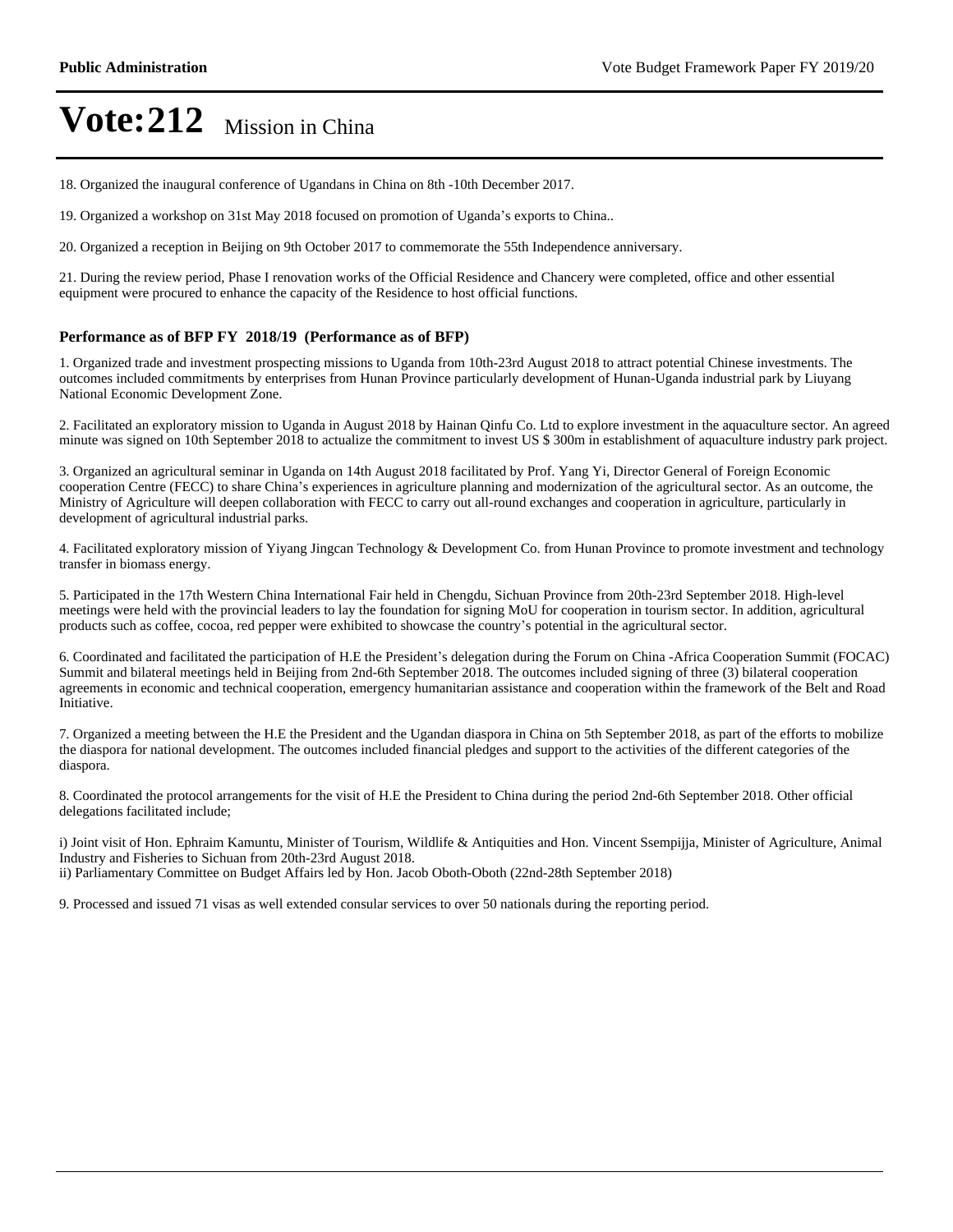#### **FY 2019/20 Planned Outputs**

Number of agreements/MoUs signed between Chinese and Ugandan agencies - 1 Number of tourism promotion events organized - 3 Number of FAM tours - 1 Number of promotion events organized - 4 Number of outbound investment missions -3 Number of investment projects licensed - 50 Number of bilateral trade and economic cooperation meetings - 1 Number of expos attended - 3 Number of cooperation frameworks - 2 Number of training opportunities or scholarships secured - 400 Number of twinning initiatives between institutions - 2 Resources mobilized for national development Number of meetings with funding institutions - 4 Number of projects financed - 2 Regional and International peace and security promoted Number of reports - 4 Number of cooperation frameworks signed - 1 Number of meetings attended - 4 Diplomatic, protocol and consular services provided - 6 Number of official visits coordinated - 6 Number of visas issued - 700 Number of consular cases handled - 30 Ugandan diaspora mobilized -100 Number of Ugandans registered - 100 Number of diaspora events/meetings organized - 2 Number of statements issued in the media - 4 Number of national day events organized - 1 Number of official functions attended - 12 Plot of land/current chancery - 3 Number of assets acquired -5

#### **Medium Term Plans**

1. Recruit additional staff to reduce the challenge of under-staffing

- 2. Improve capacity of staff to communicate in the multi-cultural chinese environment
- 3. Efficiently allocate resources to the most productive activities

#### **Efficiency of Vote Budget Allocations**

Efficiency of Vote allocation is 100%

#### **Vote Investment Plans**

Purchase of furniture and fittings at the Embassy Purchase of Mission Premises

#### **Major Expenditure Allocations in the Vote for FY 2019/20**

1. Rent

2. Allowances (foreign service allowances)

3. Medical expenses

#### $N/A$ **V3: PROGRAMME OUTCOMES, OUTCOME INDICATORS AND PROPOSED BUDGET ALLOCATION**

#### **Table V3.2: Past Expenditure Outturns and Medium Term Projections by Programme**

| Billion Uganda shillings | 2017/18 | 2018/19       |        | 2019-20                                             | <b>MTEF Budget Projections</b> |         |         |         |
|--------------------------|---------|---------------|--------|-----------------------------------------------------|--------------------------------|---------|---------|---------|
|                          | Outturn | <b>Budget</b> | End O1 | Approved Spent By Proposed 2020-21<br><b>Budget</b> |                                | 2021-22 | 2022-23 | 2023-24 |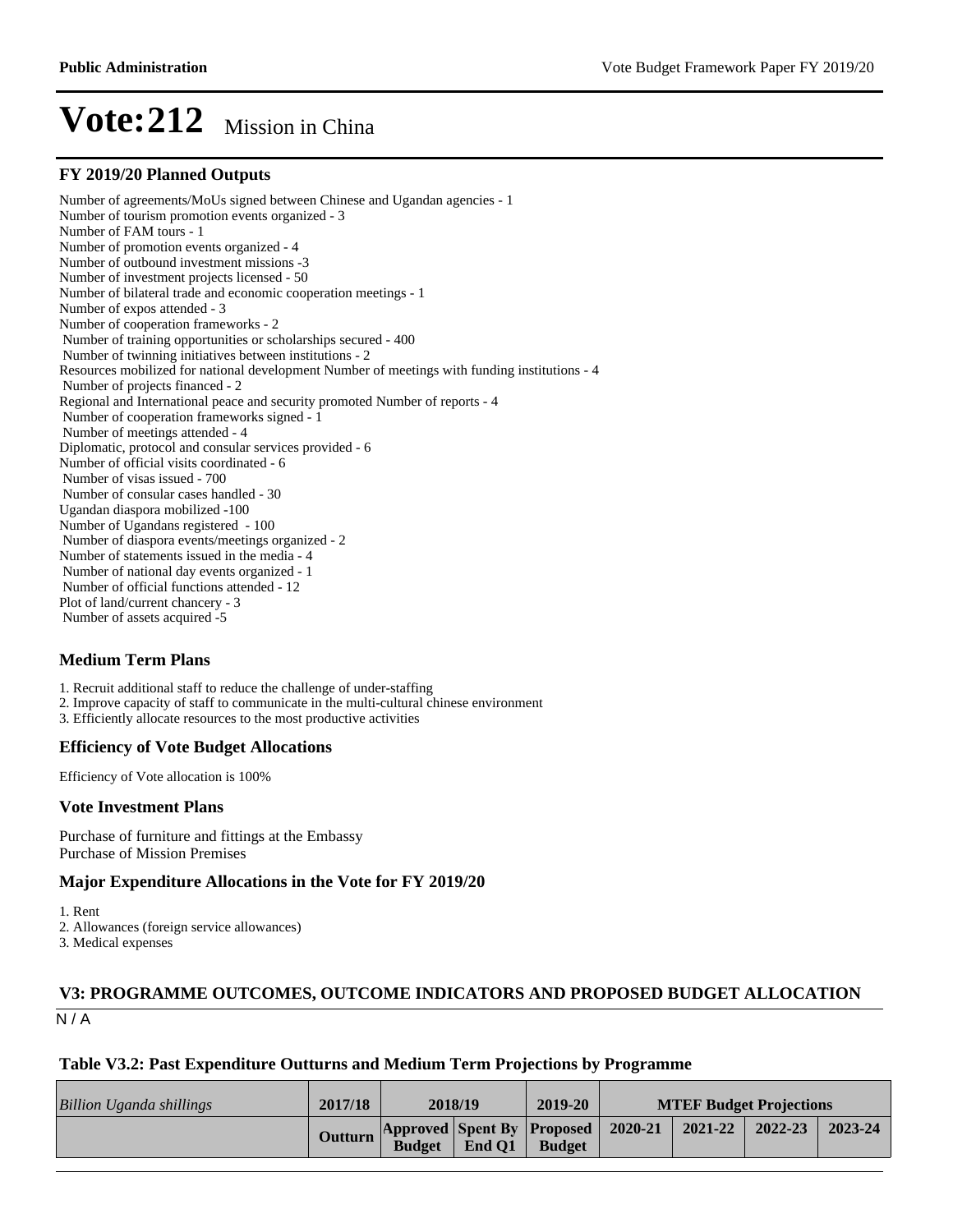| Vote :212 Mission in China   |       |       |        |       |       |       |       |       |
|------------------------------|-------|-------|--------|-------|-------|-------|-------|-------|
| 52 Overseas Mission Services | 5.259 | 4.921 | .588   | 4.971 | 4.971 | 4.971 | 4.971 | 4.971 |
| Total for the Vote           | 5.259 | 4.921 | 1.588' | 4.971 | 4.971 | 4.971 | 4.971 | 4.971 |

#### **V4: SUBPROGRAMME PAST EXPENDITURE OUTTURNS AND PROPOSED BUDGET ALLOCATIONS**

#### **Table V4.1: Past Expenditure Outturns and Medium Term Projections by SubProgramme**

| <b>Billion Uganda shillings</b>                | 2017/18        | FY 2018/19            |                             | 2019-20                          | <b>Medium Term Projections</b> |         |             |         |
|------------------------------------------------|----------------|-----------------------|-----------------------------|----------------------------------|--------------------------------|---------|-------------|---------|
|                                                | Outturn Budget | <b>Approved</b> Spent | $\bf{By}$<br><b>End Sep</b> | <b>Proposed</b><br><b>Budget</b> | 2020-21                        | 2021-22 | $2022 - 23$ | 2023-24 |
| <b>Programme: 52 Overseas Mission Services</b> |                |                       |                             |                                  |                                |         |             |         |
| 01 Headquarters Beijing                        | 4.877          | 4.921                 | 1.588                       | 4.921                            | 4.921                          | 4.921   | 4.921       | 4.921   |
| 0403 Strengthening Mission in China            | 0.382          | 0.000                 | 0.000                       | 0.050                            | 0.050                          | 0.050   | 0.050       | 0.050   |
| <b>Total For the Programme: 52</b>             | 5.259          | 4.921                 | 1.588                       | 4.971                            | 4.971                          | 4.971   | 4.971       | 4.971   |
| <b>Total for the Vote :212</b>                 | 5.259          | 4.921                 | 1.588                       | 4.971                            | 4.971                          | 4.971   | 4.971       | 4.971   |

 $N/A$ 

#### **Table V4.3: Major Capital Investment (Capital Purchases outputs over 0.5Billion)**

 $N/A$ 

## *V5: VOTE CHALLENGES FOR 2019/20 AND ADDITIONAL FUNDING REQUESTS*

#### **Vote Challenges for FY 2019/20**

i) Inadequate financial and human resources, inadequate office space and obsolete equipment/machinery.

ii) Inefficient coordination with MDA's at the national level.

iii) Increasing number of Ugandans serving sentences in China for drug trafficking and other violations as well as possession of Ugandan passports by foreign nationals.

iv) Negative media reports about the quality of projects implemented by Chinese contractors and their noncompliance with local laws particularly immigration, environmental and labour regulations.

v) Increasing xenophobia targeted at Chinese nationals involved in informal trade.

#### **Table V5.1: Additional Funding Requests**

| Additional requirements for funding and outputs in 2019/20                | Justification of requirement for additional outputs and<br>funding                                                                                                                                                                                                  |
|---------------------------------------------------------------------------|---------------------------------------------------------------------------------------------------------------------------------------------------------------------------------------------------------------------------------------------------------------------|
| Vote: 212 Mission in China                                                |                                                                                                                                                                                                                                                                     |
| <b>Programme : 52 Overseas Mission Services</b>                           |                                                                                                                                                                                                                                                                     |
| <b>OutPut : 01 Cooperation frameworks</b>                                 |                                                                                                                                                                                                                                                                     |
| Funding requirement UShs Bn: 0.200                                        | The Mission is incurring high medical expenses which is<br>cutting into the mission recurrent expenditure. Acquisition of<br>medical insurance would assist in controlling recurrent<br>expenditure and redirecting it towards Economic and<br>Commercial Diplomacy |
| <b>OutPut</b> : 04 Promotion of trade, tourism, education, and investment |                                                                                                                                                                                                                                                                     |